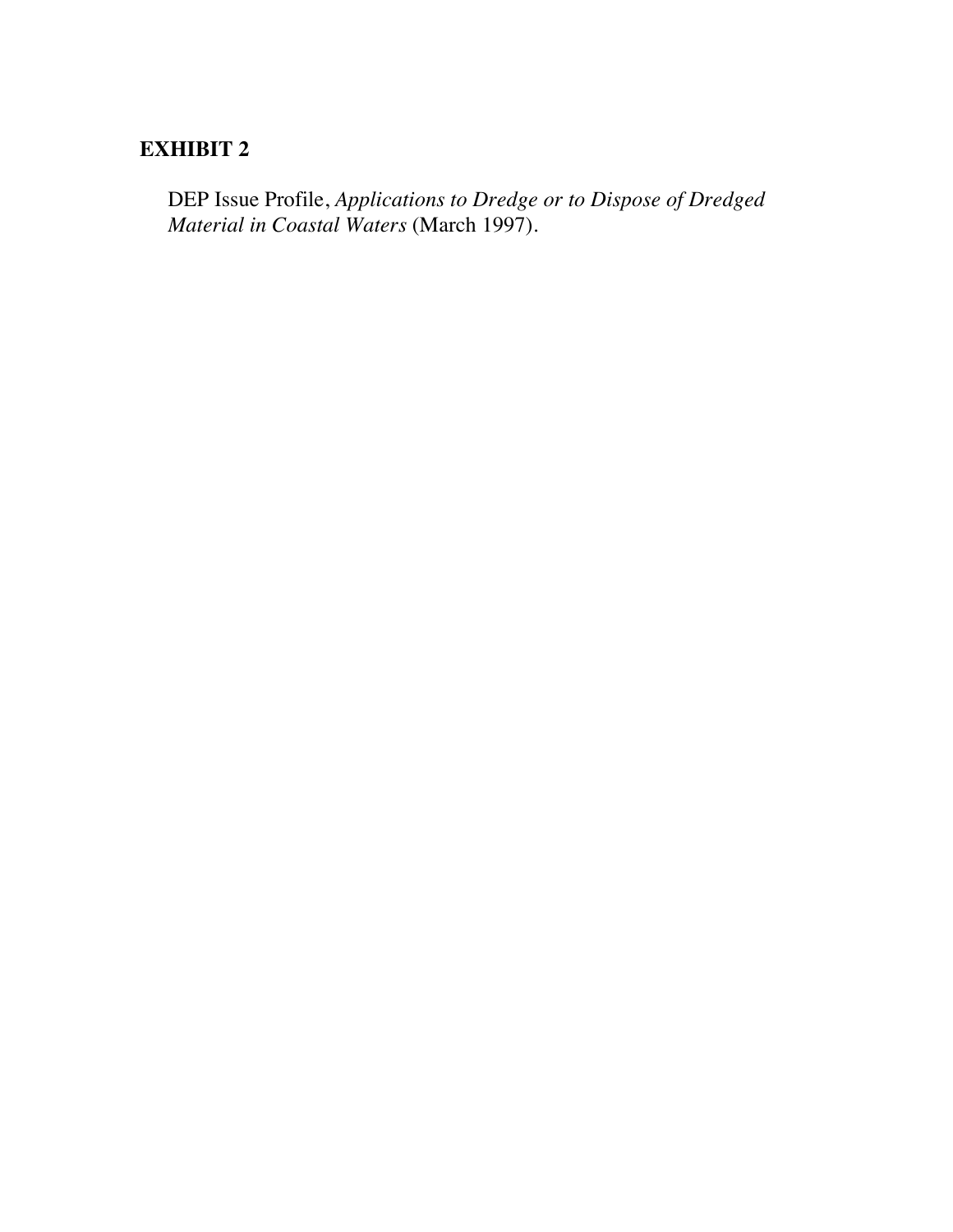

[L&W Home](http://www.maine.gov/dep/blwq/index.htm) > [Permits & Standards](http://www.maine.gov/dep/blwq/stand.htm) > [NRPA](http://www.maine.gov/dep/blwq/docstand/nrpapage.htm) > Agricultural Irrigation Pond (Issue Profile)

## **Issue Profile Applications to Dredge or to Dispose of Dredged Material in Coastal Waters**

March 1997 Phone: (207)-287-3901

### **Background**

Dredging and the management of dredged material are regulated jointly by the Maine Department of Environmental Protection (DEP) and by the U.S. Army Corps of Engineers (ACOE). Permits are required from both of these agencies for any dredging activity. This document has been prepared by the Bureau of Land and Water Quality of the Maine DEP to assist applicants proposing to dredge or to dispose of dredged material in coastal waters of the state.

Dredging and the disposal of dredged material have both long and short term adverse impacts on the marine environment. Short term effects include the degradation of water quality due to increased turbidity, the suspension of toxic contaminants contained within the sediments and the physical removal of marine organisms. Long term effects include the cumulative disturbance caused by the need for periodic maintenance, the removal of soft bottom sediments that provide habitat to economically important species and the possible acceleration of adjacent shoreline erosion. These guidelines are intended to minimize the adverse impacts of dredging to the greatest extent possible.

Applicants proposing to dredge must file a Natural Resources Protection Act application with the DEP. State requirements for collecting and testing sediments are the same as those of the ACOE, and are outlined in the attached testing protocol. Maine's Natural Resources Protection Act and Wetland Protection Rules contain specific language that protects the state's marine habitats and fisheries, including requirements for timing the project and notifying local fisheries interests of planned dredging activities.

#### **Application Process**

All applicants must submit an analysis of alternatives for the project as required by the Wetland Protection Rules. The analysis must include information that describes and documents the need for dredging. The analysis must also explore the beneficial use of dredged material or other alternative disposal options before considering offshore disposal. Alternative options for the disposal of dredged material include use in construction projects, beach nourishment, and habitat creation or enhancement. If offshore disposal is proposed, documentation of the review of available alternatives and the justification for their rejection must be provided.

**Maintenance dredging** of previously-impacted areas utilizing either upland disposal or disposal at an approved ACOE disposal site is the least complex of all dredging activities. If the material is to be placed in a previouslyapproved upland area, the work may be done under the Department's Permit by Rule program. There are presently three approved offshore disposal areas at Portland, Rockland and Cape Arundel. Assuming that sampling shows the material to be suitable for the chosen disposal method, and that all disposal alternatives have been evaluated, applicants proposing maintenance dredging need only to follow Department recommendations on timing and notification (for offshore disposal) as outlined below.

**New dredging**, or the proposed use of an offshore site other than the Corps-designated sites in Rockland, Portland or Cape Arundel, requires additional information. In addition to the information outlined below, the applicant must fill out "Part II" of the Natural Resources Protection Act application, which requires a detailed biological assessment of the area to be dredged and/or the area to be used for disposal. The physical impacts of any proposed dredging project must also be investigated. Data must be provided regarding the past and predicted shoaling rate at the site, and the potential impact of dredging on the erosion of adjacent banks and intertidal areas. The investigation must address current patterns, speeds and water circulation, substrate types and impacts, the effect of suspended sediments or particulates, and any potential water column impacts, both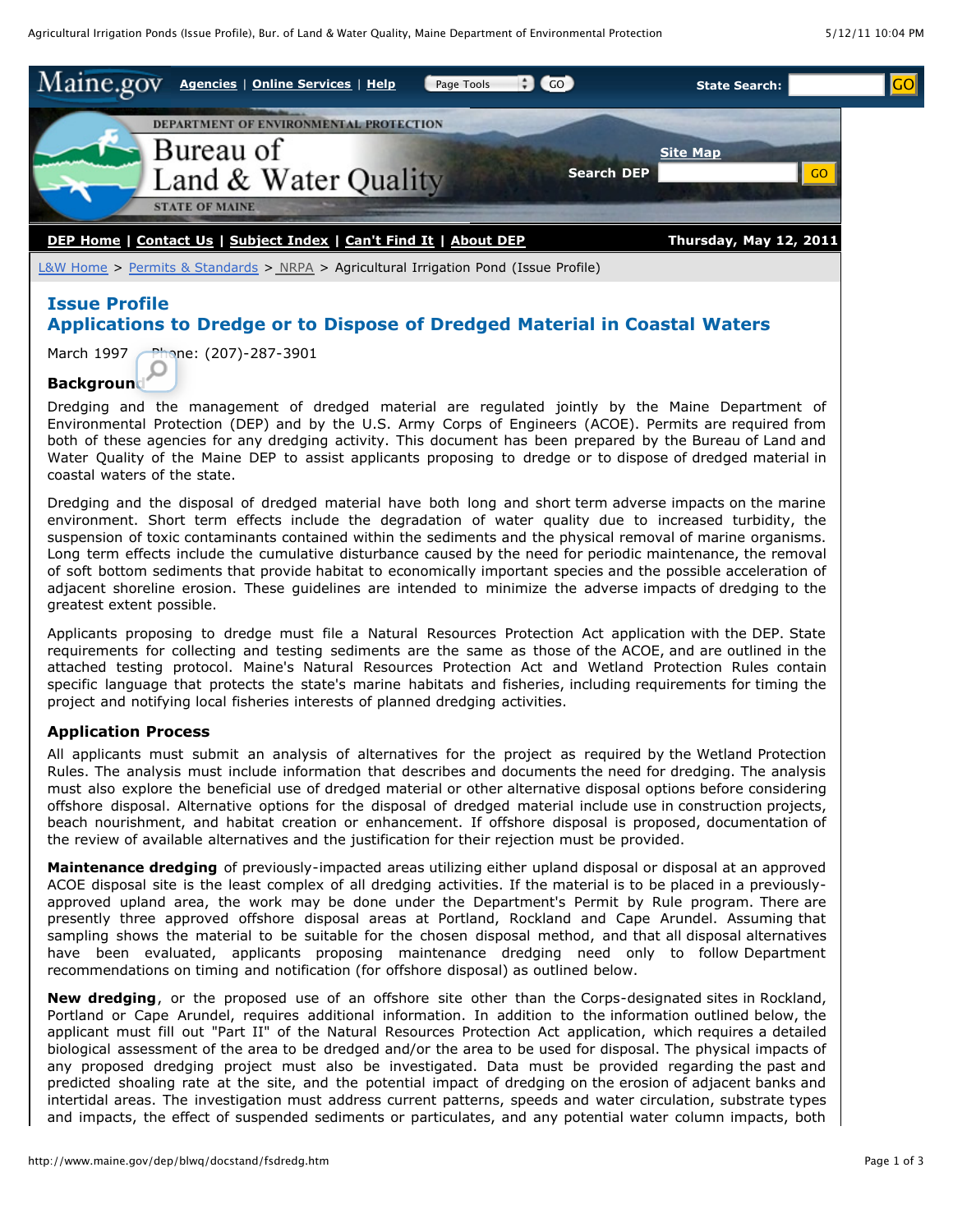long and short term. The dredging of intertidal areas, or of areas with submerged subtidal vegetation (e.g. eelgrass), is generally not approved. The applicant is strongly advised to contact the Department for a preapplication meeting for new dredging or the proposed use of a non-designated disposal site.

**Timing** of the project must coincide with the time of year that will minimize impacts on marine resources. The impact to these resources will be minimized by performing dredging activities at the time of year that avoids anadromous fish runs, shellfish spawning and lobster migration activities. For most projects, this means that dredging must be undertaken between November 1 and April 15.

**Notification of fisheries interests** is also required by the Natural Resources Protection Act. If the dredged material is to be disposed of at an offshore site, the applicant must publish the proposed route of the barge in a newspaper circulated in the project area when the application is submitted. The proposed route should be published under the headline "Notice to Fishermen" and must clearly describe the route using compass bearings or Loran coordinates. The DEP can then coordinate with local fisheries interests, including a public hearing if necessary, to insure that any impact to the industry is minimized. A copy of the application must be submitted to all municipalities adjacent to the proposed barge route. If the project is not undertaken immediately, the applicant may be required to republish the notice just prior to beginning work.

**A dredging lease** for projects located on submerged land (below the elevation of low tide) may be required from the Department of Conservation, Bureau of Public Lands (BPL). The Department sends a copy of the dredging application to BPL, and the applicant will be contacted by that agency if a lease is required.

**The disposal of dredged material in an upland area** is subject to the Maine Solid Waste Management Regulations. Physical and chemical testing guidelines for upland disposal are outlined in the regulations.

**Projects undertaken by federal agencies** require pre-application, pre-submission and public informational meetings. Federal agencies should contact the Department for more information on these requirements prior to submitting a request for federal consistency review.

#### **TESTING PROTOCOL**

#### **For Applicants Proposing to Dispose of Dredged Material in Coastal Waters**

The Maine Department of Environmental Protection requires that applicants and federal agencies proposing to dispose of dredged material in coastal waters sample and test the material as outlined in the U.S. Environmental Protection Agency and U.S. Army Corps of Engineers joint publication entitled "Evaluation of Dredged Material Proposed for Ocean Disposal" (1991).

Further requirements for sampling and testing shall be followed as outlined in the interagency publication adopted by Region I of the U.S. Environmental Protection Agency and the New England Division of the U.S. Army Corps of Engineers entitled "Guidance for Performing Tests on Dredged Material to be Disposed of in Open Waters" (1989). Any subsequent relevant ACOE/EPA publications, or amendments or revisions to the existing publications shall be incorporated into these testing guidelines.

The testing procedure consists of a "tiered" approach, whereby sediments are analyzed only to the level of detail required to make a decision on the environmental impact of disposal. Physical, chemical and biological tests are performed on the sediments as necessary to determine the potential for environmental impact. Certain areas, such as those where the material is coarse grained and found in areas of high current or wave velocity (coastal areas with shifting bars and channels), may be exempt from chemical testing based on the results of a physical analysis and an assessment of the potential for contaminated sediments. Areas where chemical test results suggest the possibility of adverse environmental effects from dredging or disposal operations may have to undergo biological testing. Most sites in Maine undergo physical and chemical testing at a minimum. Areas where existing data is available, but is more than 3 years old, may also need to be retested.

The DEP must often review applications for dredging prior to their approval by the Army Corps of Engineers (ACOE). The Department also maintains records of sediment sampling results for state waters. For these reasons, the Department requires that all information gathered in the ACOE/EPA sampling and testing procedure be submitted with the application, including:

> 1. **Information regarding the dredge site** including: any available information on resources in the area such as the presence of intertidal mudflats, shellfish or eelgrass beds; the results of any prior chemical or physical testing; any available information about the source of the material to be dredged; any evidence of the historical occurrence of spills; the existence of point source discharges in the area; the existence of landfills and EPA Superfund sites in the vicinity of the project that could affect the material to be dredged; the character of marine traffic; and any existing outfalls which may affect the area, including sewage, stormwater, industrial, municipal,